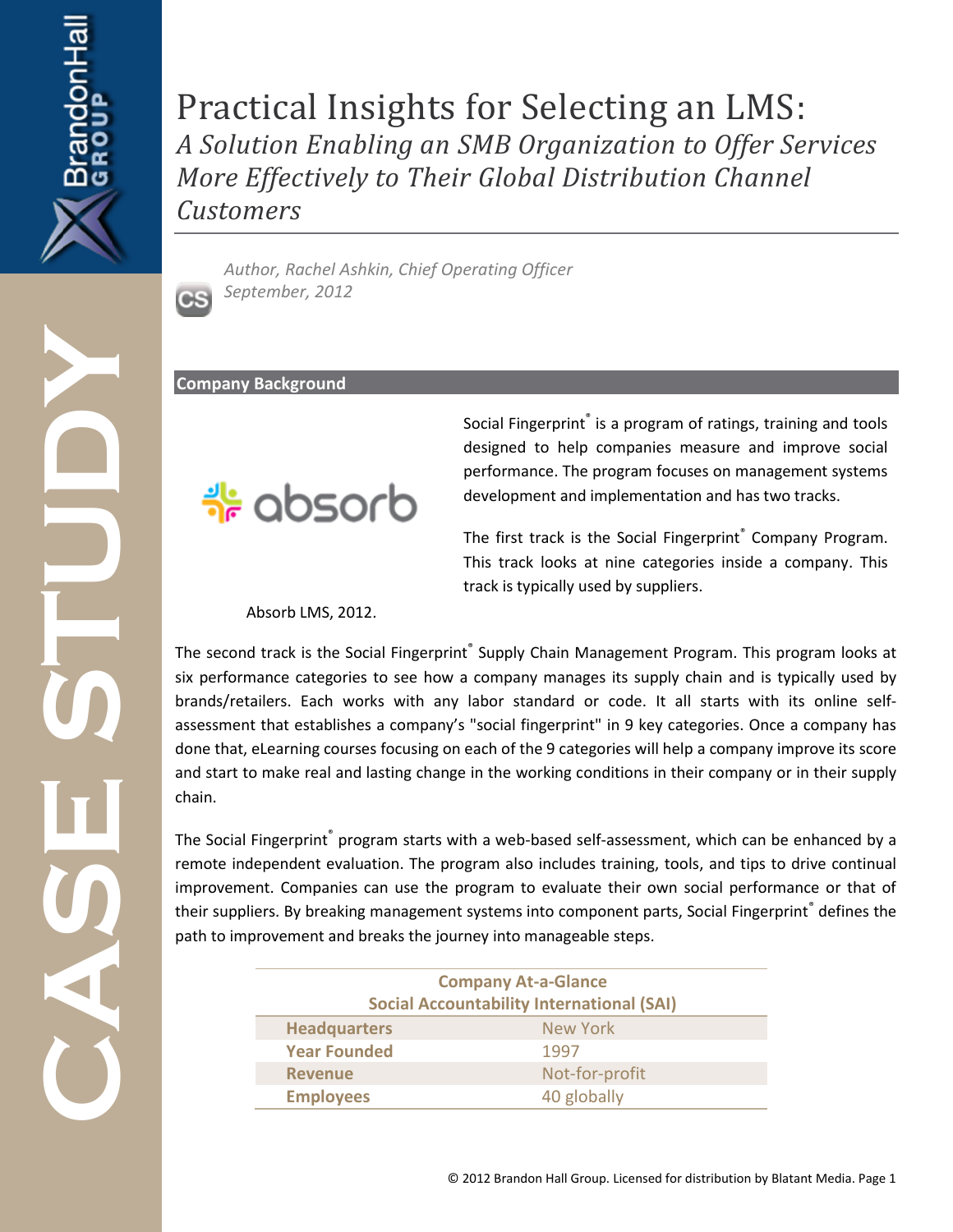

| <b>Global Scale</b>            | <b>ves</b>                                                                         |
|--------------------------------|------------------------------------------------------------------------------------|
| <b>Customers/OutPut, etc.</b>  | Corporate members include<br>Disney, Gap, Inc., HP,<br>Timberland, Carrefour, etc. |
| <b>Stock Symbol or Private</b> | Not-for-profit                                                                     |
| <b>Web site</b>                | http://www.sai-intl.org                                                            |

#### **Business Conditions and Business Needs**

The case study was conducted with Craig Moss the Co-Founder of Social Fingerprint and Director of Corporate Programs and Training at Social Accountability International (SAI). Social Fingerprint<sup>®</sup> is a brand service that is offered globally under the umbrella of Social Accountability International (SAI).

SAI's Social Fingerprint® was faced with multiple challenges in dealing with the complexities of the supply chains of their corporate members and other multinational companies. These include companies with 25,000+ direct suppliers, and companies with extensive licensing business. When working to train the suppliers of multinational conglomerates, considerations include the geographic diversity of a workforce and the challenges this brings to the training department. Not only is the training of multinational conglomerates a challenge in itself, but training this population around labor compliance issues, which are often secondary to the core business operation, creates another training challenge.

Over the years in conducting classroom training, SAI has generally found that typically the suppliers would attend anywhere from two to five days of training a year, and once the training was over the suppliers would go back to their jobs and daily responsibilities leaving behind most of what they learned. It was exceedingly difficult for the suppliers to actually implement change based on the frequency of training and follow up.

The SAI Social Fingerprint® management team identified the need for a greater frequency of interaction with the people attending the training sessions. Due to the increased need for frequent interactions, online training became a natural choice for a training delivery method. The strengths of online training for SAI Social Fingerprint's<sup>®</sup> purposes include its scalability and capacity to deploy training at any location and any time. With the use of online training to support SAI Social Fingerprint's<sup>®</sup> efforts, it became evident that a learning management system (LMS) was essential in order to support tracking and monitoring of classroom and online learning, and the delivery of distance learning.

#### **System Selection Overview**

SAI Social Fingerprint<sup>®</sup> underwent a comprehensive process in reviewing LMS solutions. They spent over a year on the LMS selection process before choosing Blatant Media Corp's Absorb LMS as their learning platform. Absorb LMS was chosen based on their flexibility with customization, simplicity of design, and their modern user interface.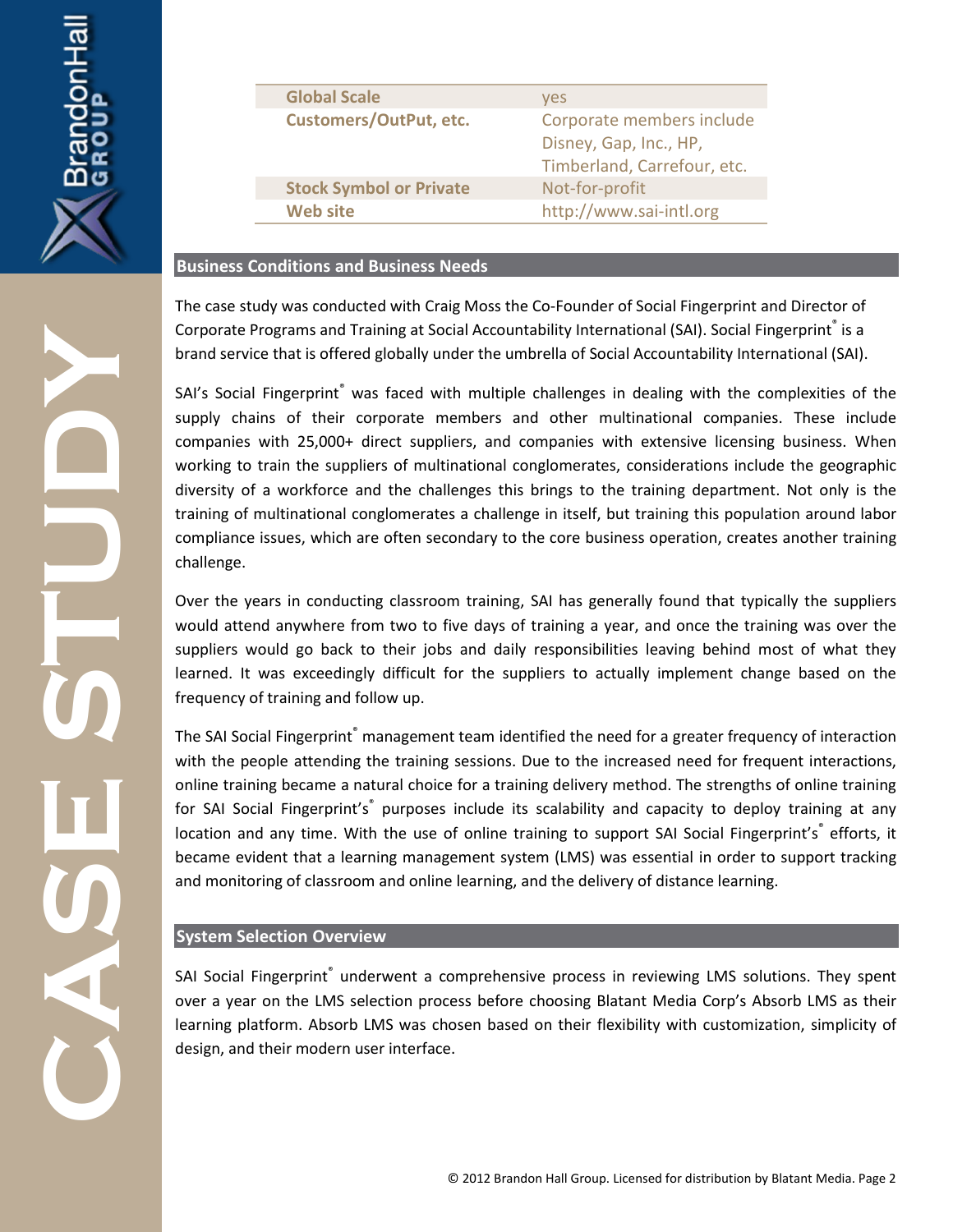

SAI felt that Absorb LMS was simpler to operate than some of the other products they were evaluating and that it would provide a solution that would be easy to use by both their trainers and customers. SAI Social Fingerprint® engages with clients in countries all over the world who have varying degrees of computer sophistication and the last thing that they want is to encounter issues with the user interface. The simplicity and elegance of the Absorb LMS's interface was most attractive to them. Ultimately, the user interface was critical to SAI Social Fingerprint® and a deciding factor in their decision.

Figure 1: Absorb LMS Interface



Source: Absorb LMS, 2012.

**CASE STUDY** SAI Social Fingerprint® also insisted on a shopping cart, which was not offered by Absorb LMS at that time, but was developed based on SAI Social Fingerprint<sup>®</sup>'s requirements and necessity to provide training to multinational suppliers. They created a strong partnership and Blatant Media Corp worked on providing most of the key requirements that SAI Social Fingerprint® desired in a learning management system.

### **System Design and Delivery Overview**

SAI Social Fingerprint<sup>®</sup>, with the use of their new LMS, was now able to offer both classroom and online courses through their system. They train a variety of groups that may require different types of courses and delivery methods. In addition to training suppliers or factory managers, SAI Social Fingerprint® also trains social compliance auditors around the world.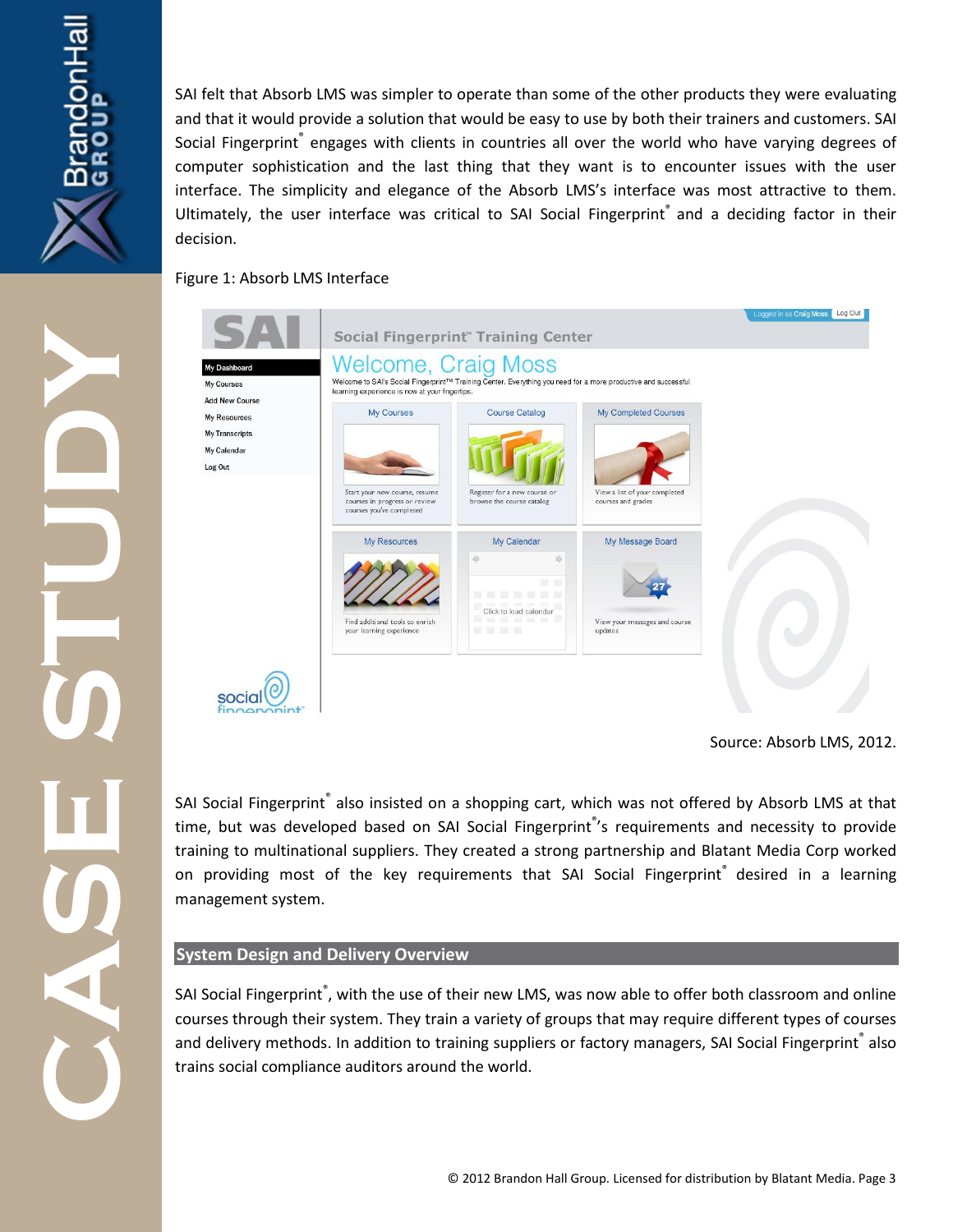SAI Social Fingerprint<sup>®</sup>'s new learning management system now allows the company to create bundles where someone will register for a classroom course, then be required to take an online prerequisite course, preceded with a test to assess their skills. This approach provides information on learning gaps and helps the learner improve what they need to know to pass the certifications.

Developing scored surveys was essential for SAI Social Fingerprint<sup>®</sup> in being able to provide the supplier a comparison of their answers based on independent expert opinions. The rating program they designed was called Social Fingerprint®, which allows suppliers to complete self-assessments; following completion of the survey the system automatically generates their scores in nine different process categories. Based on the outcome, they then align the training to help them improve their performance in each of the nine process categories. Blatant Media Corp was helpful in custom designing a scored survey where each of the survey responses is associated with point values.

**CASE STUDY** Blatant Media Corp built a custom flash module providing a pop up window displaying the scores to each of the nine categories to the tester immediately after they have answered the survey questions. The rating offers a benchmark of the average score of people in their country in comparison to the average score for people globally. This enables SAI Social Fingerprint® to help their suppliers improve and guide them more effectively on the types of training they should be focusing on delivering to their employees.

Figure 2: SAI Social Fingerprint®



(1) Social Fingerprint: Getting Started in Your Company 2012

| Category                                                               |      |
|------------------------------------------------------------------------|------|
| Management Systems                                                     |      |
| Internal Social Performance Team                                       |      |
| Worker Involvement and Communication                                   |      |
| Complaint Management and Resolution                                    |      |
| Level and Type of Non-Conformances                                     |      |
| Progress on Corrective Action                                          |      |
| External Verification and Stakeholder Engagement                       |      |
| Training and Capacity Building                                         |      |
| Managing Suppliers and Contractors                                     |      |
| Total may not equal sum of all categories due to rounding <b>Total</b> | 31.9 |
| SAI Social Fingerprint™ Rating                                         | 3.5  |

Print

**Tips for Improvement** 

Source: Absorb LMS, 2012.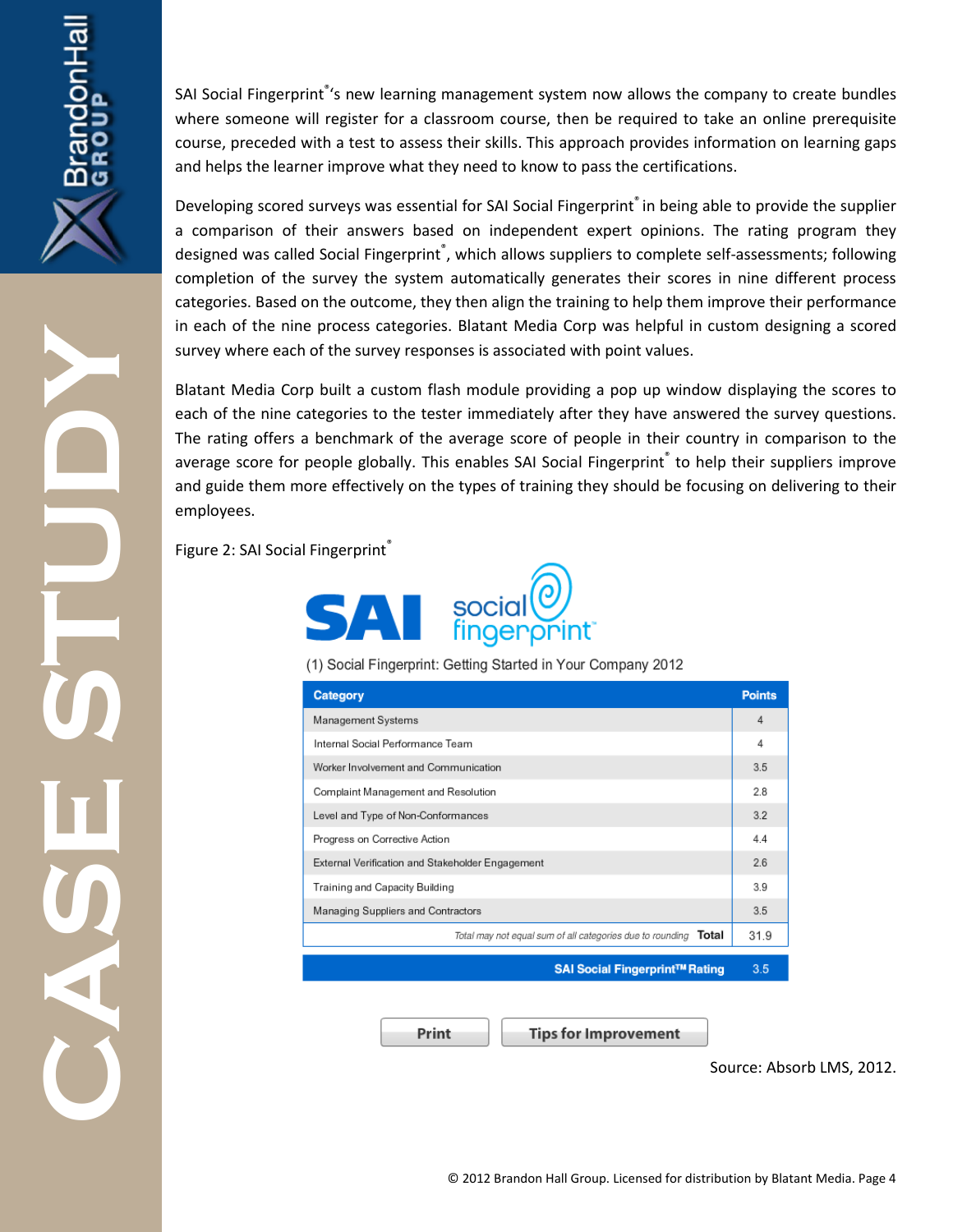SAI Social Fingerprint<sup>®</sup> uses Absorb LMS for its registration, payment, and generating certificates. However, SAI Social Fingerprint® needed additional reporting and database capabilities, and they are designing these pieces on their own with the goal to integrate seamlessly with Absorb LMS.

The global network of trainers now has access to material updates, exercises, case studies and relevant information through the LMS. They are now more effectively supported and kept informed on what they need to be successful in helping their customers.

#### **Change Management Efforts**

Once SAI Social Fingerprint® selected Absorb LMS it took about three months for the organization to be up and running and delivering some of their courses. They were able to register customers for classroom and online courses shortly after implementation. In the two years since SAI Social Fingerprint<sup>®</sup> began using the system they continue to enhance and make updates, including the integration of new reporting functionality, and a benchmarking tool.

Selecting a new system and creating new procedures is an ongoing process that requires continuous support, communication, and reinforcement to be successful. Key steps that enabled an effective internal adoption of the learning management technology included:

- Offering repeated webinars which providing tips on how to use the system and its benefits.
- Providing continuous messaging including discussions on the new process and why it is important.
- Retraining the trainers by equipping them with insights on how to access information and retrieve materials.
- Retraining accounting so they would be able to understand the types of reports and information they could expect to pull from the new system and use it to match their current accounting system to help improve billing and collections.
- Ceasing former process and production of old materials: only producing what was required for the new system and processes, so they eventually had to adopt the change.
- Turnover: in some cases the organization experienced people changes, it can be easier to train a new person on new processes and systems versus training those that are resistant and lacking the ability to embrace change positively.

#### **Business Impact**

**CASE STUDY** Dealing with a global audience SAI Social Fingerprint® required an LMS that was flexible, cost effective, and easy for their customers to use. They found Blatant Media Corp to be very accommodating and partnered well with them towards customizing their application in order to find the right solution to fit their needs. Selecting the right LMS was critical for their business and a necessity to drive change inside supply facilities around the world.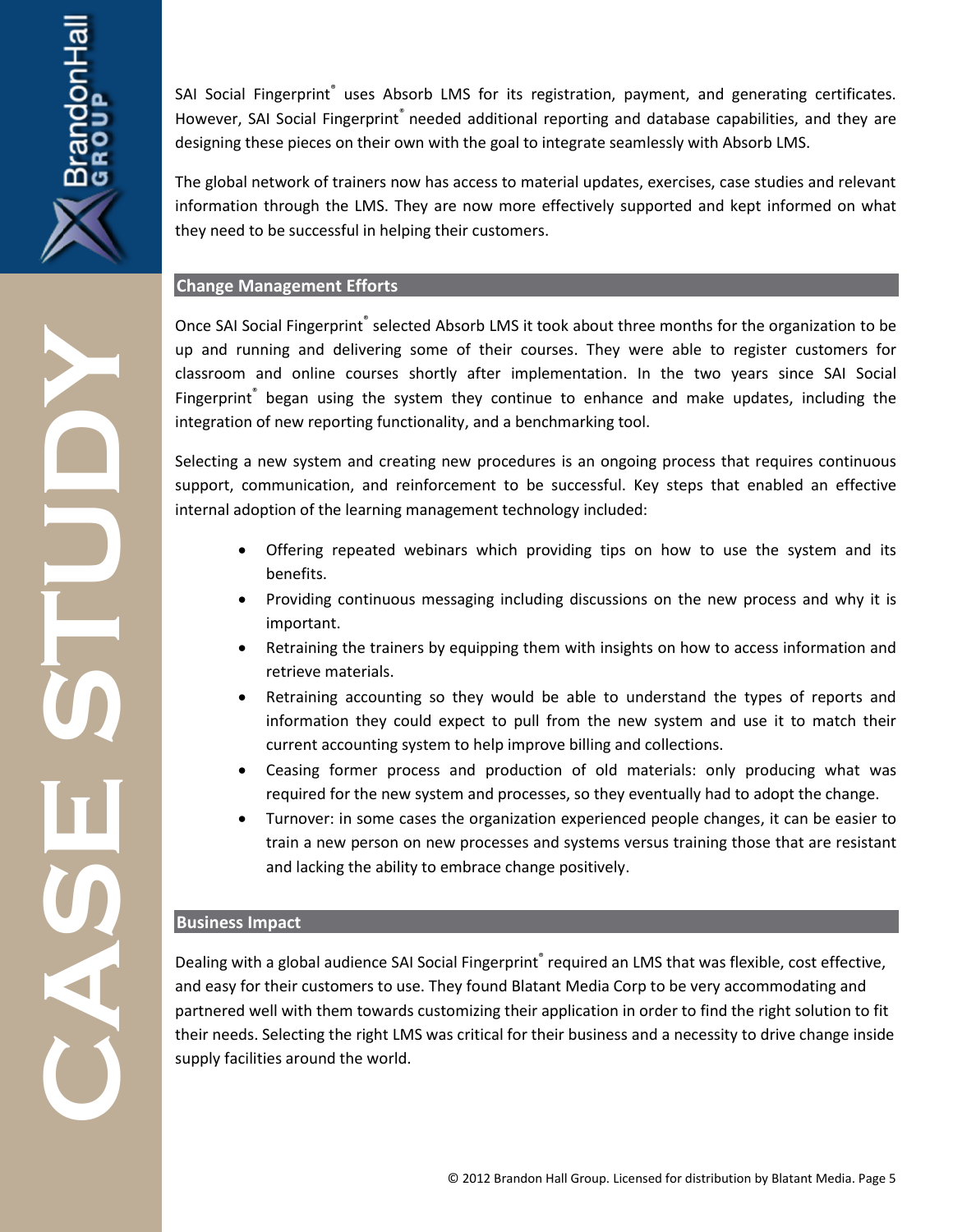

Some of the key benefits SAI Social Fingerprint<sup>®</sup> received from Absorb LMS included:

- The ability to run three times the amount of courses from the previous year without increasing staff and resources.
- The development of new products.
- The deployment of different types of opened and closed courses, promoted through various channels allowing for a greater reach and market penetration.
- The increased efficiency of document management for classroom training, which freed up more time for the delivery of classroom training.
- The ability to track their customer's progress and report back to the customers so they can measure their success and improve where needed.
- Excellent client satisfaction in the area of data security.

#### **Future Outlook**

Social Fingerprint® is a brand service that is offered globally under the umbrella of Social Accountability International (SAI). The Social Fingerprint team was very pleased with the relationship and results provided by Absorb LMS. This satisfaction led them to recommend Blatant Media Corp's Absorb LMS to other organizations they work with, including CREATe. CREATe was founded by Microsoft and they focus on intellectual property protection for global supply chains.

SAI Social Fingerprint® will continue to enhance the system to make the utilization of the reporting functionality of the Social Fingerprint® program more attractive to its customers. They will also continue to run larger numbers of courses and offer greater bundle packaging with the goal to drive change with positive improvements for their clients.

Anytime an organization embarks on a systems selection and implementation there are many considerations and lessons that learned along the way.

## **A few lessons the team at SAI Social Fingerprint® learned are as follows:**

- Make sure you understand the challenges you will be faced with when providing technologies to a global user base. These include access, i.e. user's bandwidth can vary greatly from country to country.
- Changing job descriptions and roles may be required in order to accomplish the results and systems adoption. Changing behavior can be rather difficult for some so make sure you plan for future administrative and training needs.
- Any system changes requires leadership and daily involvement to ensure that the system is managed and operated properly - systems don't run by themselves, they require a talented team for greater organizational impact.
- Customer service is critical and organizations need to have a process by which they can respond to customers in a timely manner, ideally within twenty-four hours.